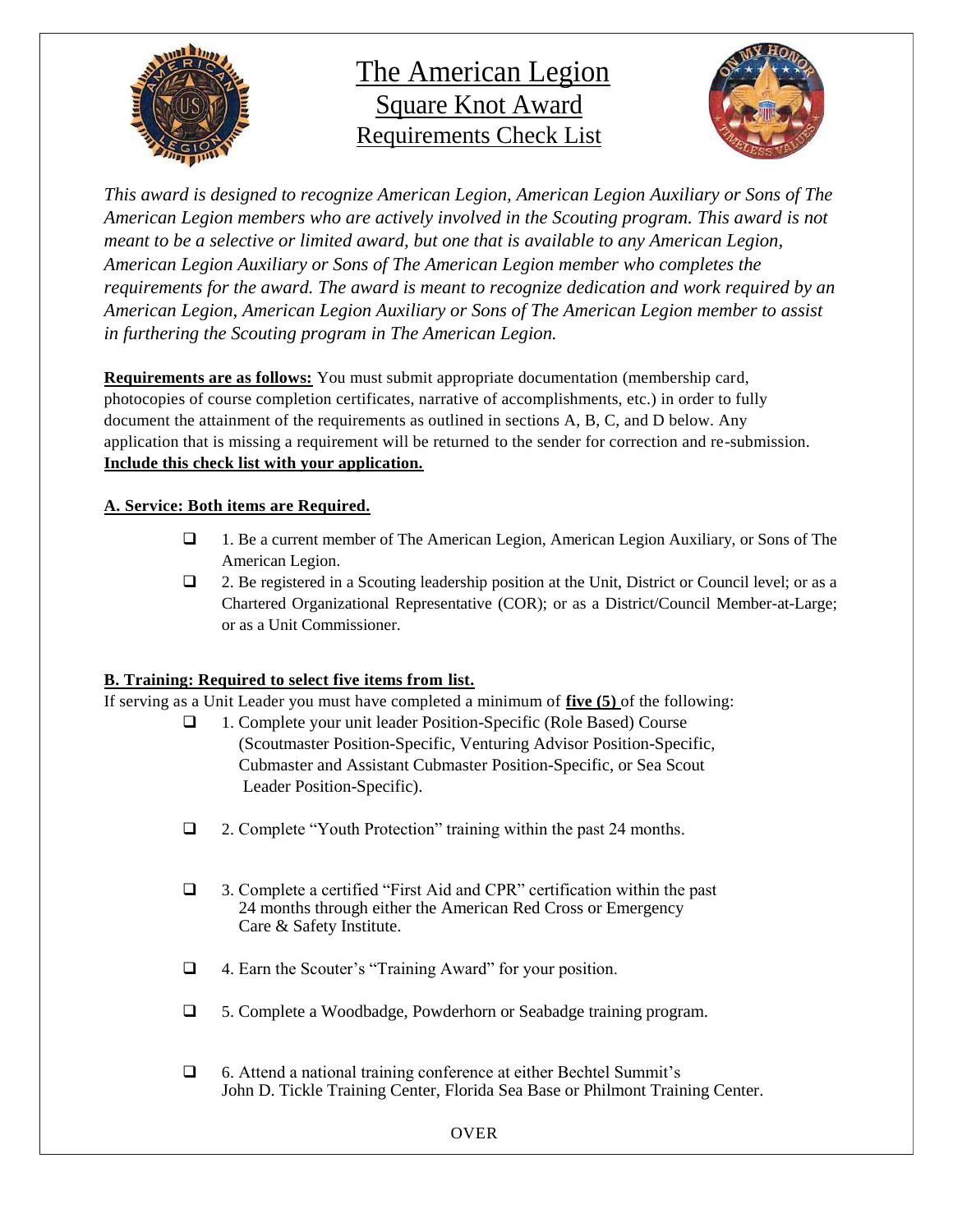If serving as a Chartered Organizational Representative (COR), or as a District/Council Member-at- Large, or as a Unit Commissioner you must have completed a minimum of **three (3)** of the following:

- ❑ 1. Complete the Position-Specific (Role-Based) Course for your position (Commissioner Position Specific Basic Training or Chartered Organization Representative Position Specific Training).
- ❑ 2. Complete a Woodbadge training program.
- ❑ 3. Complete a council or area specific degree program through the College of Commissioner Science or University of Scouting.
- ❑ 4. Attend a regional or area training conference such as the OA National Leadership Seminar or Regional/Area Commissioner Conference.
- ❑ 5. Attend a national training conference at either Bechtel Summit's John D. Tickle Training Center, Florida Sea Base or Philmont Training Center.

## **C. Tenure: Required Item**

 $\Box$  1. Serve a total of three consecutive years in a Scouting leadership position at the unit, district or council level; or as a Chartered Organizational Representative (COR); or as a district, council, area or regional member-at-large; or as a commissioner at any level.

## **D. Performance: Required to select five or more items from list.**

While serving in a Scouting leadership position at the unit, district or council level; or as a Chartered Organizational Representative (COR); or as a district, council, area or regional member-at-large; or as a commissioner at any level, complete a minimum of five of the following:

- $\Box$  1. Serve a minimum of two years as a Post Chartered Organizational Representative for Scouting or scouting unit leader and demonstrate success with your unit(s) in terms of growth in program.
- ❑ 2. Assist your post, district or department to raise funds to support Scouting. Participate with a local BSA district or council friends of scouting fundraising effort.
- ❑ 3. Participate as member of a BSA District or council membership/relationships committee and represent The American Legion.
- ❑ 4. Assist in organizing or reorganizing a cub pack, Scout troop, sea scout ship or venturing crew chartered by an American Legion post.
- ❑ 5. Participate in the Eagle Scout of the Year program at the post, district or department level.
- ❑ 6. Contact Scout troops and venturing crews in your area through visits, roundtables or other means and solicit their participation in the National High School Oratorical Contest, Junior Shooting Sports Program, Boys State, American Legion Baseball and other Americanism programs and document the results of your efforts.
- ❑ 7. Recruit manpower from your post or district to support a Scout activity such as a camporee, bicycle rodeo, merit badge day or other related event to help further American Legion recognition in support of the Scouting program.